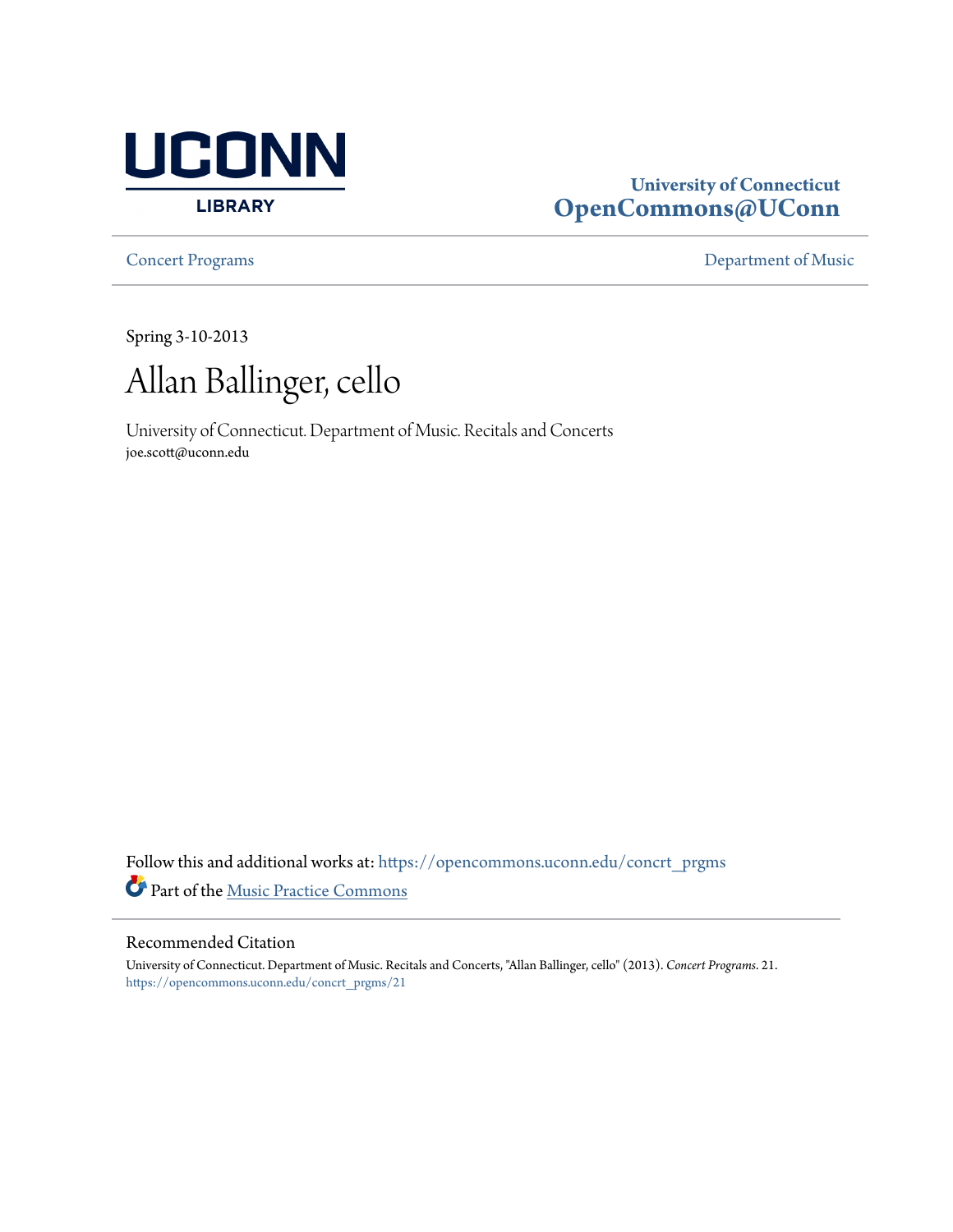as assistant to Claude Frank.

Ms. Jang was the first prize winner of the 2006 Summit Music Festival Concerto Competition in Tarrytown, NY. She also won the Seoul National University Concerto Competition. Ms. Jang has also worked with international artists such as Tokyo string quartet, Brentano string quartet, Ying Quartet, Yefin Bronfman, Vladimir Feltsman, Eteri Andjaparidze, Anton Kuerti, David Shifrin, Stephen Clapp, Boris Berman, and Peter Frankl. She was the recipient of Elizabeth Parisot Prize at Yale University, awarded to an outstanding pianist, and currently received an EB Storrs scholarship from the Musical Club of Hartford.

**MATTHEW RESCSANSKI** began studying the cello at the age of 8, in his local public school music program . Since then, he has participated in local youth orchestras, Regional festivals, chamber groups, and pit orchestras before coming to the University of Connecticut to study under Dr. Katie Schlaikjer. He is currently pursuing a career in music education in the Integrated bachelor's/Master's program at the Neag School of Education and School of Fine Arts.

**MICHAEL ALBAINE** (b. 1992) is a composer currently studying with Dr. Kenneth Fuchs at the University of Connecticut. He is both a cellist and a pianist and has been studying cello with Katie Schlaikjer at UConn as well. His music is mostly acoustic, concert hall styled music. He has had many chamber works performed and was also given an orchestral reading of an unfinished piece in April 2012. Before UConn, he was studying composition with Dr. Art Krieger from Connecticut College in New London, CT. Last year he visited a composition workshop at the University of Missouri-Kansas City and received lessons with composers Chen Yi and Jim Mobberley. Albaine is currently auditioning for festivals during the summer and next year will be auditioning for grad schools.

http://www.facebook.com/MichaelAlbaine

http://soundcloud.com/michael-albaine/sets

**MATTHEW NICHOLS** is a junior cello performance major at the University of Connecticut, studying under Dr. Katie Schlaikjer. Previous teachers include Yun-Yang Lin and Leigh Hamilton. He is a recent winner of the UConn Concerto and Aria Competition, performing a movement of the Lalo Cello Concerto with the University Symphony Orchestra in December of 2012.



*See the complete list of upcoming events on facebook!*

Music

Sunday, March 10th, 2013 at 5:00 p.m. von der Mehden Recital Hall

# **Allan J. Ballinger,** *cello*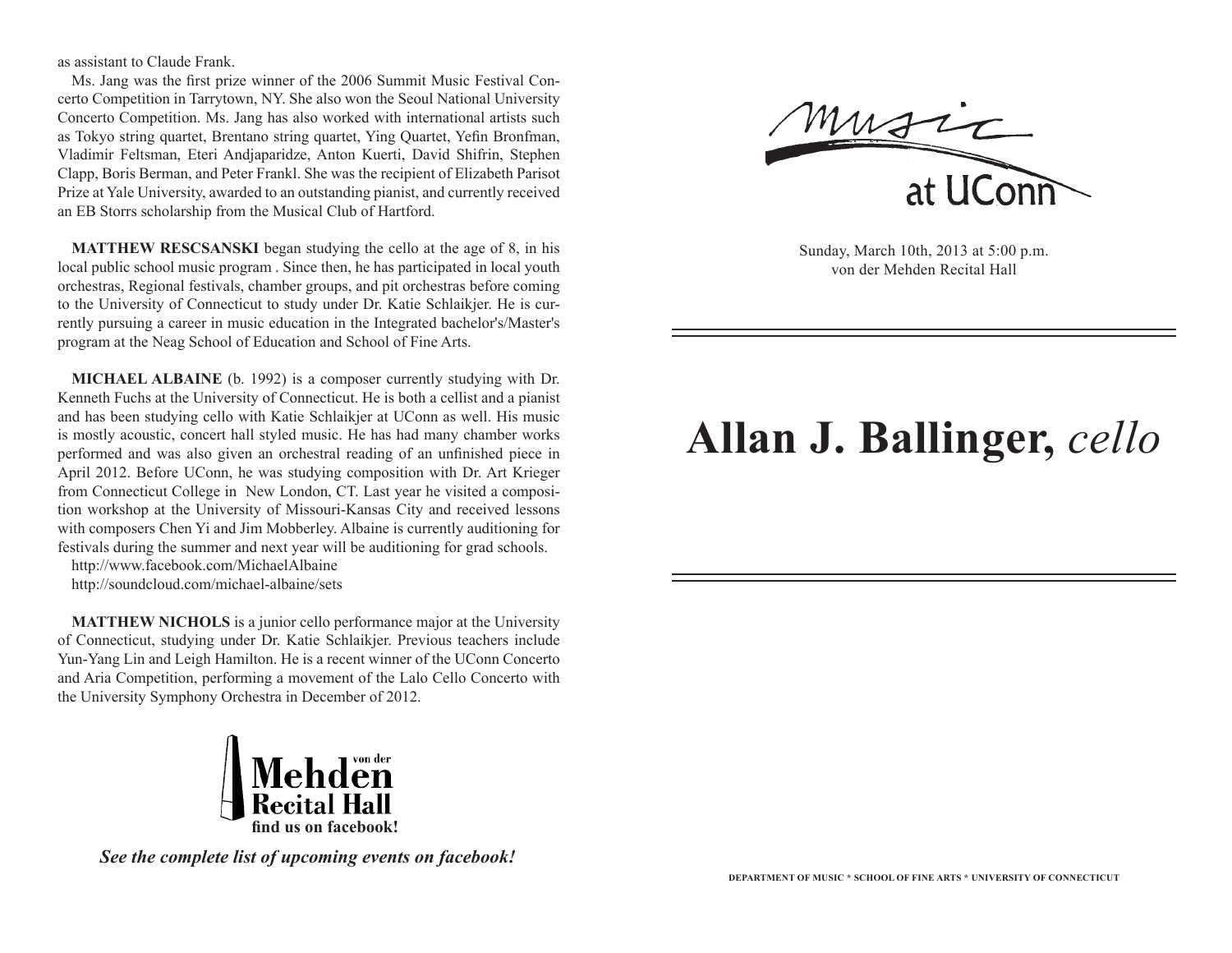Prelude Allemande Courante Sarabande Minuet I and II Gigue

*Sonata No. 5 in D major for Violoncello and Piano*, Ludwig van Beethoven *Op. 102, No. 2* 

Allegro con brio Adagio con molto sentimento d'affeto; Allegro fugato

Hyun Ju Jang, *piano*

#### *Intermission*

*Fratres* for Four Cellos **Arvo Pärt** 

*The UConn Cello Quartet*, with Matt Nichols, Matt Rescanski, and Michael Albaine

*Sonata No. 2 in F major for Piano and Violoncello, Opus 99* Johannes Brahms

Allegro vivace Adagio affettuoso Allegro passionate Allegro molto

> Hyun Ju Jang, *piano* Allan J. Ballinger, *violoncello*

#### J. S. Bach Suite No. 2 in d minor for Violoncello Solo

The six suites for solo cello were composed by Johann Sebastian Bach during his tenure as Kapellmeister in Cöthen, between the years 1717 and 1723. Bach was exposed to the dance music of the French court as early as his teenage years, while a student at Michaelisschule in Luneberg. He personally knew three French dancing masters, and it is clear that his early acquaintance with the dance music of the French court led him to retain the intrinsic character of each dance in the *Suites*.

The *Suites* themselves are composed in accordance with the classical dance suites of the seventeenth and eighteenth centuries, whose standardization is attributed to J.J. Froberger. Each suite begins with a Prelude and is followed by the four standard dances of the suite: the Allemande, Courante, Sarabande and

be taken"

The F major sonata is thus the product of the mature Brahms, whose soaring melodies and rich harmonies are enriched by his frequent use of hemiola, which alternates triple and quadruple meters with one another, and by his stretching the limits of the piano and cello to approximate an orchestral texture.

Program Notes by Allan Ballinger

#### Acknowledgements

I would like to thank Dr. Katie Schlaikjer, my teacher, for her invaluable musical insight and dedicated instruction over the past three years. I would also like to acknowledge and thank the other members of my doctoral committee, Prof. Julie Rosenfeld, Dr. Alain Frogley, Dr. Eric Rice, and Dr. Richard Bass, for their guidance and support during my studies at the University of Connecticut. Thanks also go out to Prof. Irma Vallecillo and Prof. Harvey Felder; and to Hyun Ju Jang, Matt Rescanski, Matt Nichols, and Mike Albaine for sharing their talents on this Recital. Finally, I'd like to thank my friends from the *Enfield Congregational Church*  for offering to host the reception following this recital, and for their unwavering friendship and support.

#### *Soli Deo Gloria*

**ALLAN BALLINGER** is a doctoral candidate at the University of Connecticut, pursuing the Doctor of Musical Arts degree in cello performance. He is a student of Dr. Katie Schlaikjer, and has previously studied with Kangho Lee of the *University of Connecticut*, Julie Ribchinsky of the *Connecticut Trio*, Lee Fiser of the *LaSalle Quartet*, Mussie Eidelman of the *Youngstown* (OH) *Symphony*, and renowned solo artist Lynn Harrell. Allan did his undergraduate studies in cello performance at the *University of Cincinnati College Conservatory* of Music, and has master's degrees in both History and Music Education from Central Connecticut State University.

He taught instrumental and vocal music for many years in the Connecticut public school system, and has a studio of private students at the Rectory School and Killingly School of Music. Allan is currently a Lecturer in History and Political Science at Capital Community College, an online faculty member for the University of Phoenix, the Minister of Music for the Enfield Congregational Church, and a graduate assistant for the University of Connecticut School of Fine Arts.

A native of South Korea, **HYUN JU JANG** began studying the piano at the age of five. She graduated from the prestigious Seoul National University and came to New York in May of 2006. Ms. Jang earned her Master of Music degree from Mannes College, where she received a scholarship to study with Yuri Kim. In May 2010, she received an Artist Diploma in piano performance at Yale School of Music under Professor Claude Frank. Since 2010, she has worked for the Morse Academy Summer Festival at Yale as a faculty. Currently, Ms. Jang is pursuing her Doctor of Musical Arts degree at the University of Connecticut under Professor Irma Vallecillo. She is a staff pianist at Yale University where she also serves